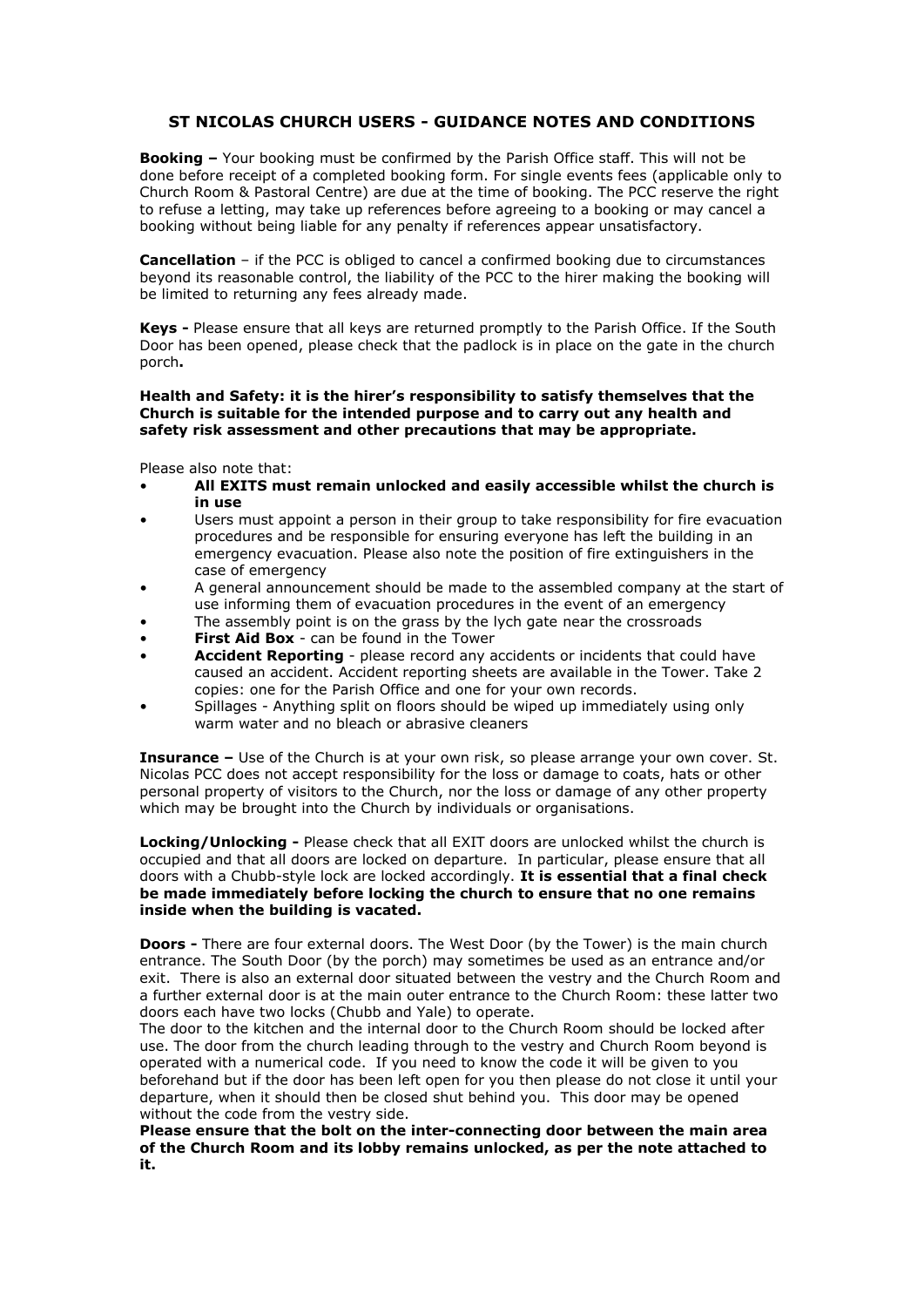**Sound System -** The sound system in Church is available on request for use if required and it includes a hearing loop.

 $\Box$  Chairs/Seating - The Church has a capacity for a congregation/audience of 300 and a platform party of no more than 30. Standing is not allowed during events. If additional seating is required extra chairs are available in the Church Room. You may put out up to 70 chairs extra chairs in the following locations:

i 8 against the pew frontal in the cross aisle between the font and the south door. These should be anchored together.

- ii Up to 12 in the side chapel (the Slyfield Chapel)
- iii 5 behind the back pew in the south aisle
- iv 3 in the south west corner of the church
- v 1 at the west end of the north aisle between the two fixed pews

vi Up to 45 in the north aisle – leaving at least 2 metres between the front row of chairs and the organ.

## **UNDER NO CIRCUMSTANCES SHOULD MORE THAN 70 CHAIRS BE PUT OUT**

………. Please ensure they are returned afterwards.

**Heating** – please do not alter either the timing or thermostatic controls

**Lighting –** There are light switch panels in the nave on the wall to the left of the second glass door when entering from the West (Tower) door; to the right of the South door and beside the door to the vestry in the North Aisle. Press 1 to turn on the lights for daytime use. Four other scenarios have written instructions. To turn off the lights press 6 – there is a delay as the lights dim before extinguishing.

**Domestic Arrangements -** The Church Room is available for hire and is reached through the vestry door adjoining the organ pipes in the north aisle of the church. You do not need to hire the Church Room if you only intend to use it for access to toilets. If you wish to use the kitchen, or the room for anything other than toilet access, then hire charges will apply. There are two toilets situated in the lobby of the Church Room, with disabled access and baby-changing facilities.

## **Disabled Toilets in Church Room**

- "Help Alarms" are located in the disabled toilet, it is the responsibility of those using the room to ensure that any alarm is responded to appropriately
- If an alarm is set-off the group leader, or a designated person, will need to check that anyone in the toilet is not in need of help. The sound which the alarm makes is insistent but not hugely loud.
- The reset button to stop the alarm is located *inside* the disabled toilet so the alarm can only be deactivated from there. The reset button outside the toilets will not work (this is by design so that an alarm can only be deactivated if it is certain that no-one is in need of assistance).